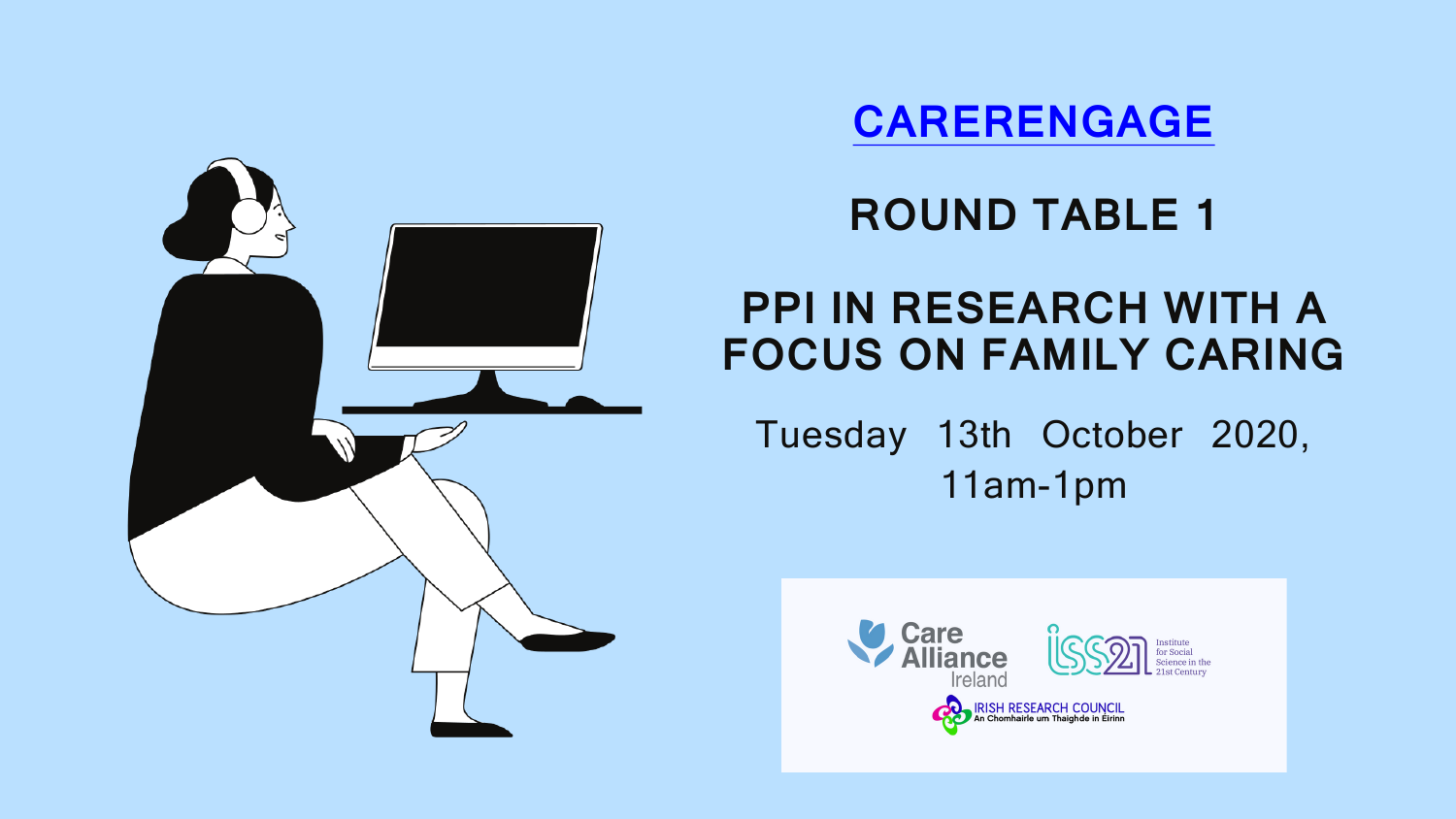- **11.00-11.10** Welcome & Introduction
- **11.10-11.30** The Family Carer Response Aisling Harmon
- **11.30-11.50** Panel Discussion/ Q&A
- **12-12.30** Breakout rooms
- **12.30-12.50** Group feedback
- **12.50-1** Conclusion & Next Steps



- 
- 
- 
- **11.50-12** BREAK
- 
- 
- 

# **Agenda**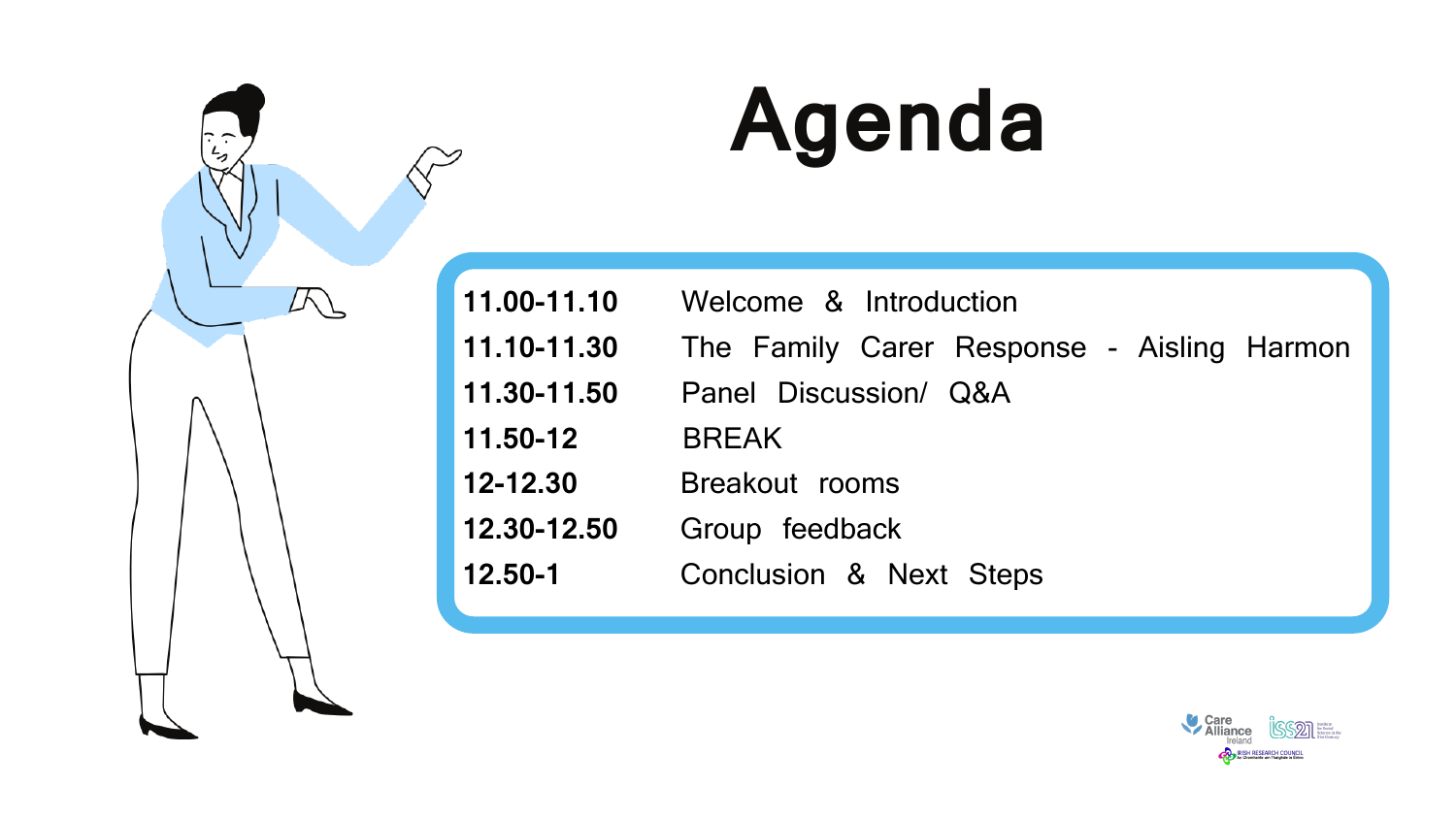# **Welcome & Introduction**

**01** Project Overview

**02** Purpose of today

### **03** Key Points from Video **Presentations**

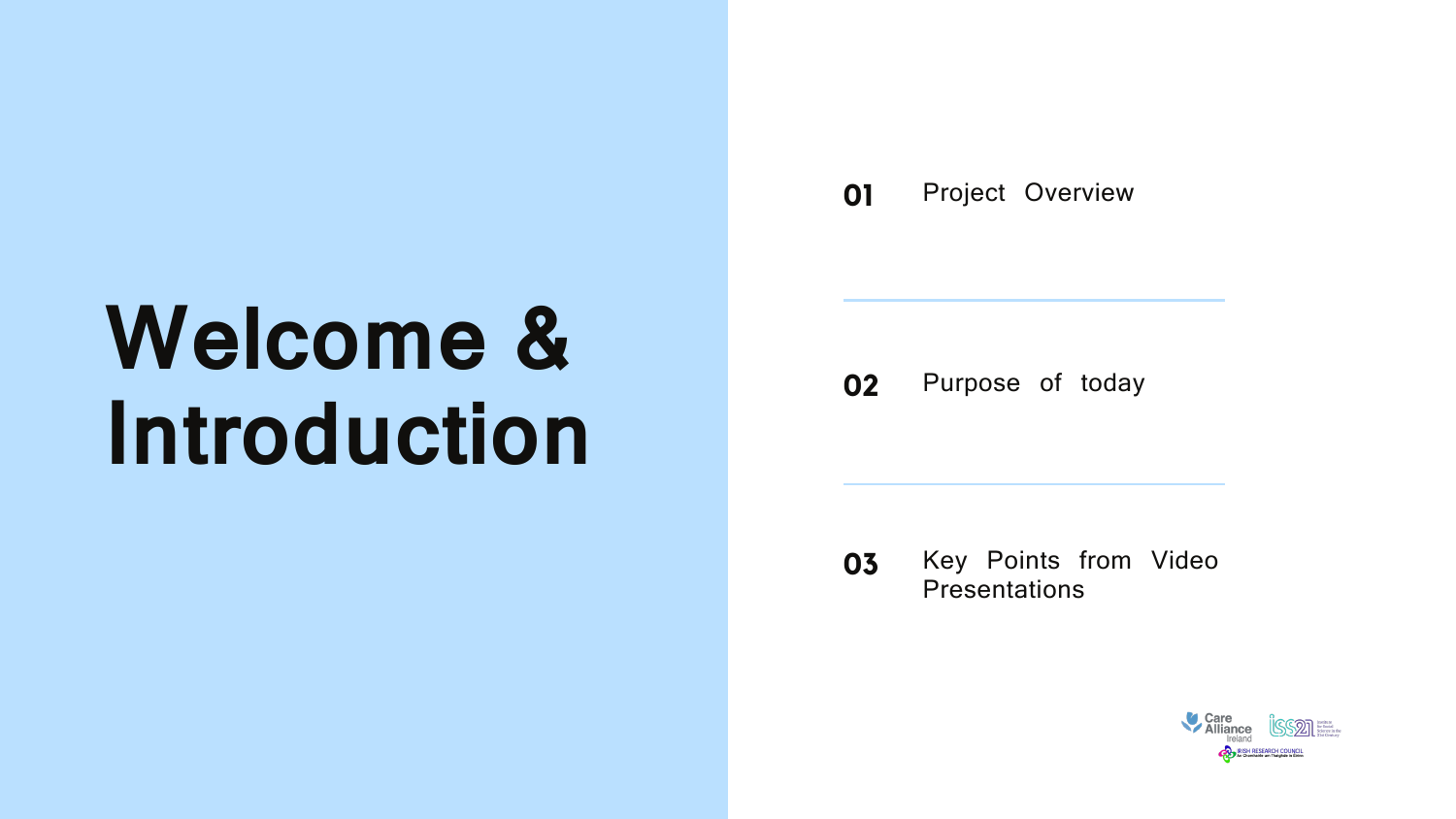## **Dr. Jon Salsberg**

## **Meaningfully Involving Patients, Carers and other Members of the Public in Health Research**

[Video link: https://youtu.be/uS](https://youtu.be/uS-SZHc4Olc)-SZHc4C

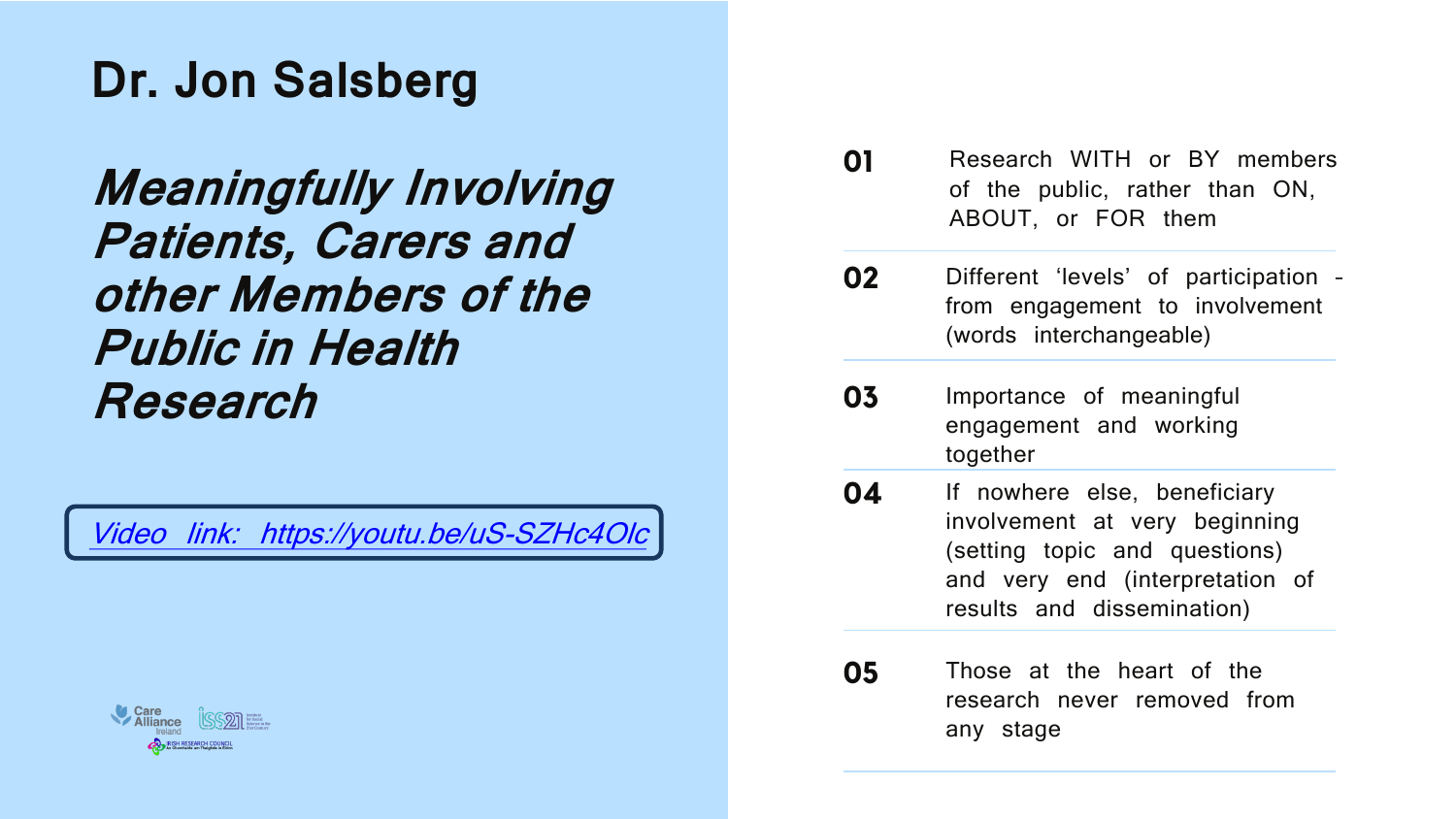**Dr. Nikki Dunne & Jo Bergin** 

## **Family Carers Ireland**

**A reflection on the development of the Family Carers Research Advisory Network**

Video link: https://youtu.be/TJdihhVp

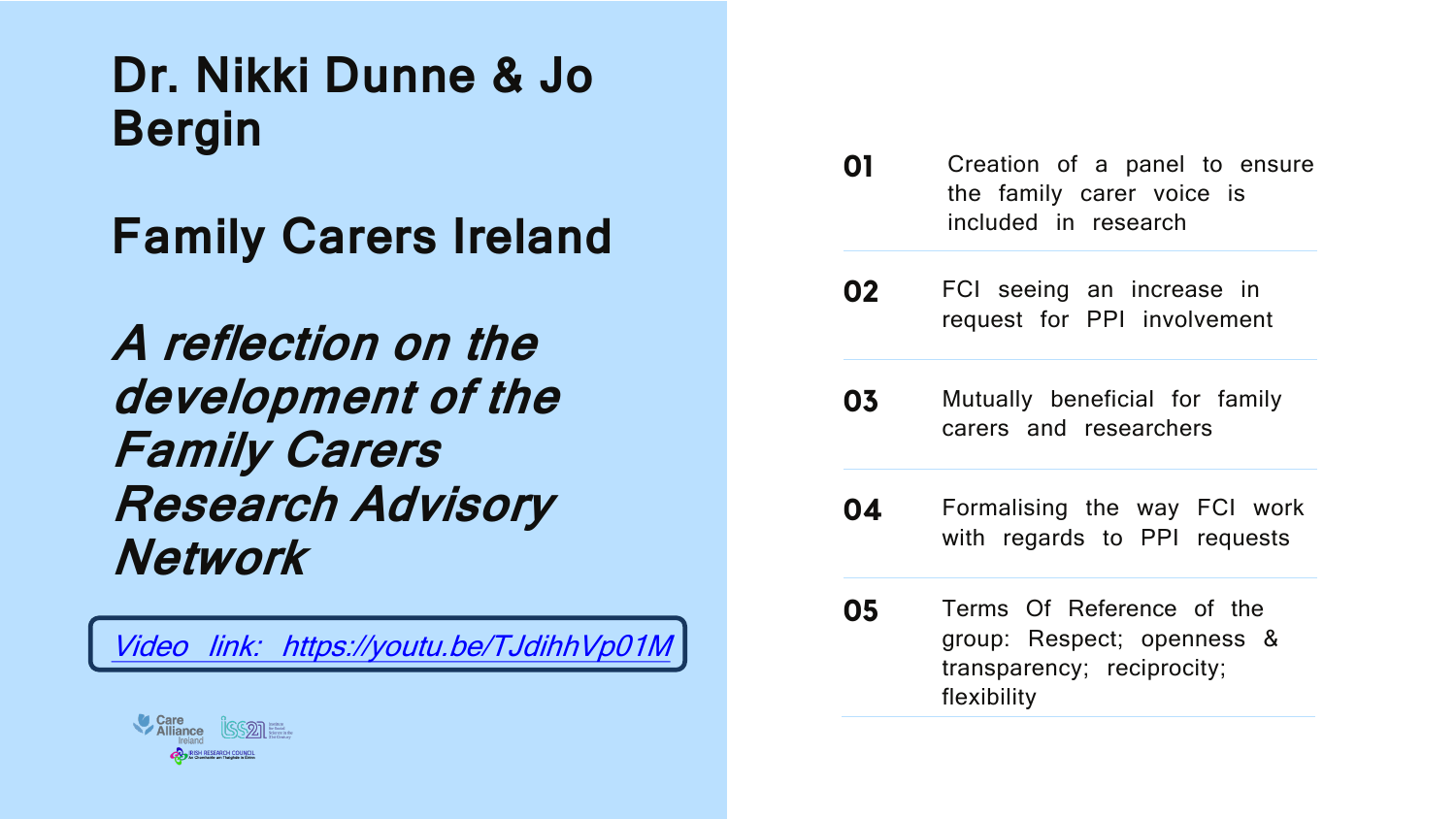## **Aisling Harmon**

## **The Family Carer Perspective**



**01** Critical that carer is recognized and validated as expert at the centre of the PPI process. Be open minded to the solutions being presented. Ensure there is meaningful involvement throughout.

02 Research team needs to show respect and be professional and empathetic throughout. Last minute crises will occur due to caring commitments.

03 Avoid sanitization of PPI research. Can devalue it. Remember the importance of policy change



Worthwhile experience and opportunity to positively impact and influence policy

05

Recognise the PPI research is an overwhelming, emotional, vulnerable and/or cathartic experience for carers. Can increase sense of isolation as carer. Need someone to ask 'Are you OK?'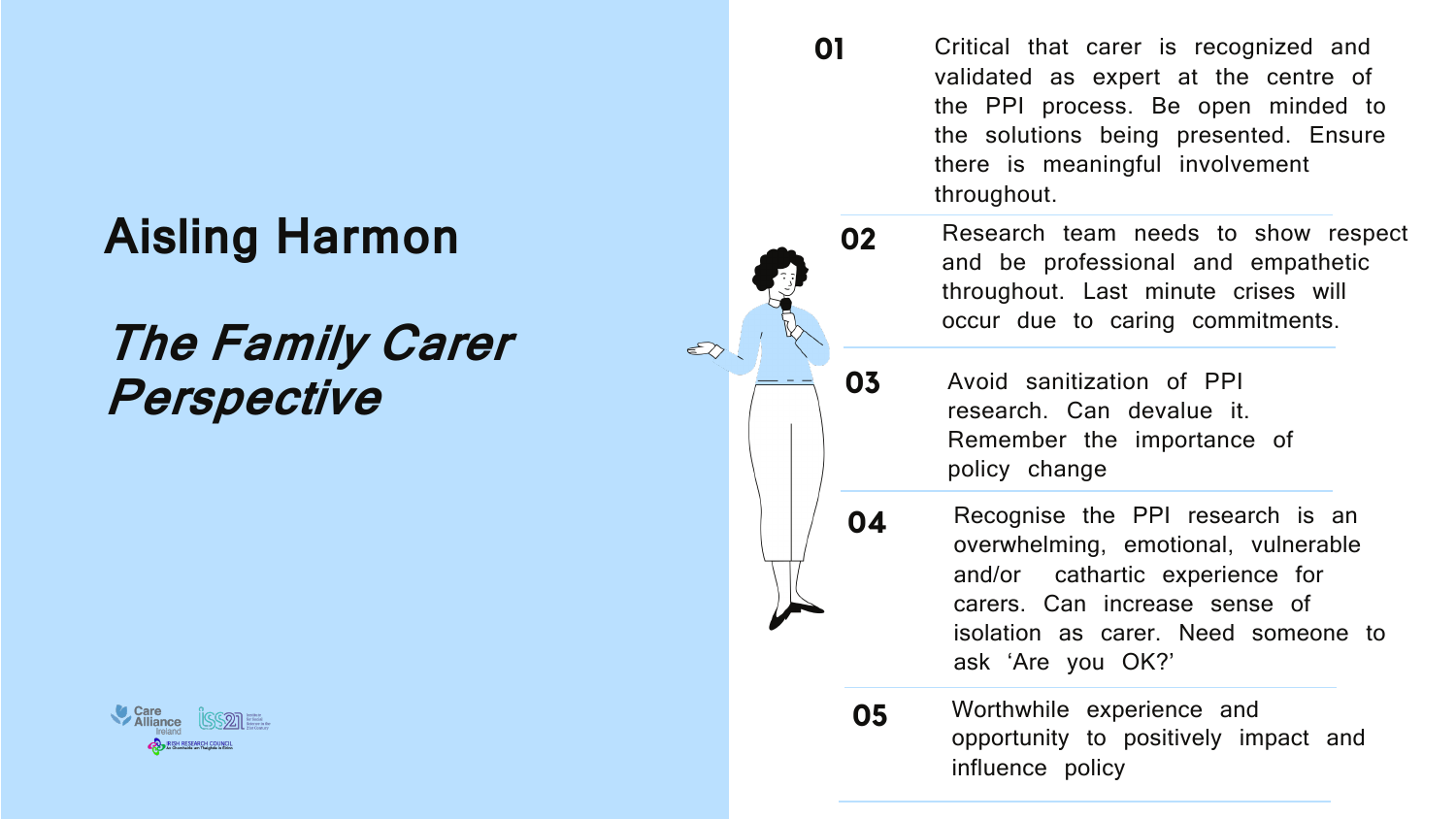### **What duty of care do researchers have towards family carers?**

- The earlier family carers are brought into the research/PPI process, the better.
- Carer participation should definitely be included in the terms of reference stage.
- Have exploratory discussions with family carer from the outset of the research.
- Stay in touch with family carers throughout the process.
- Researchers need to be empathetic as PPI is an emotional process for family carers.





## **Panel Q&A**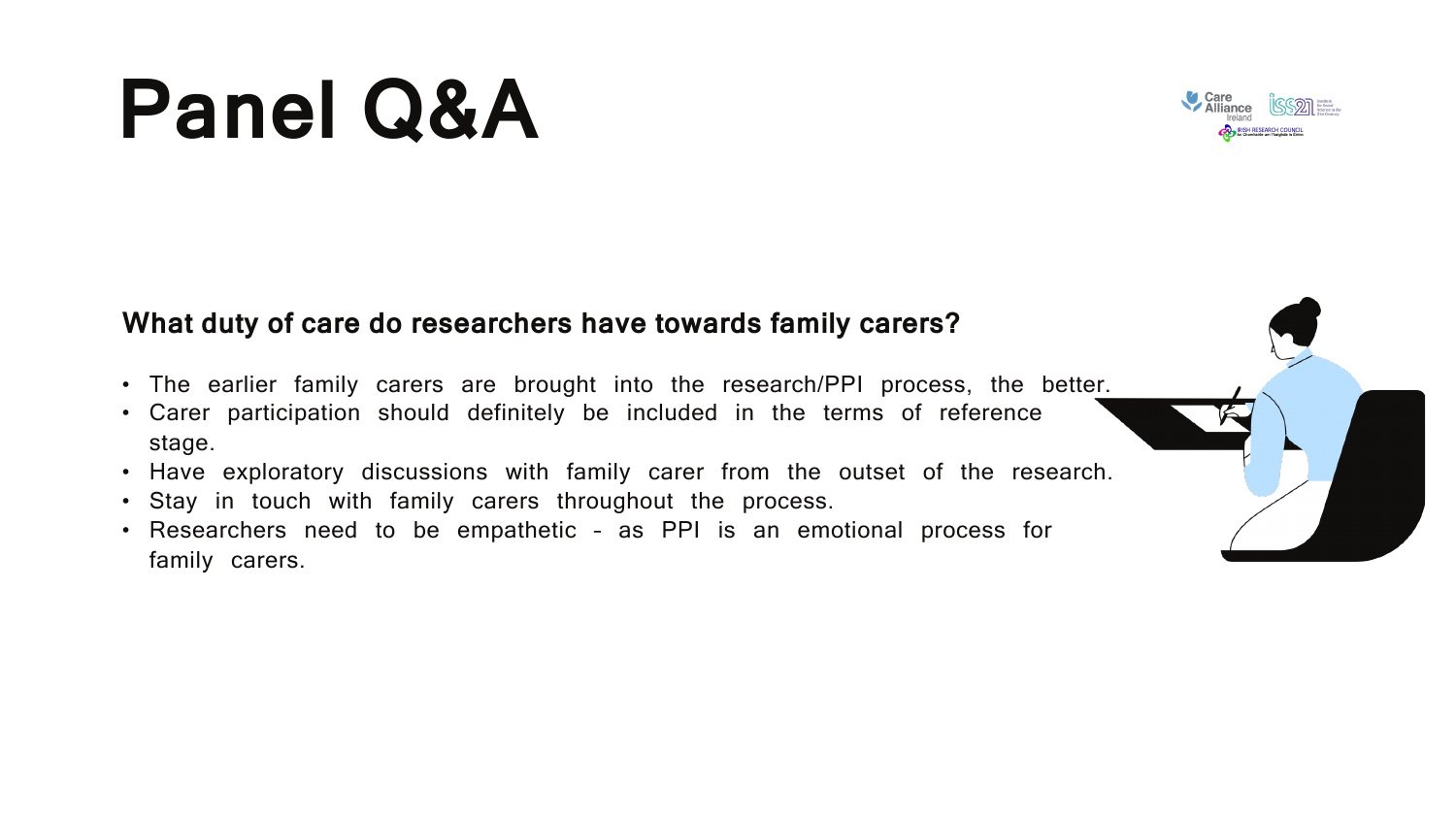## **Panel Q&A**

### **Can the panel give examples of lessons from a really good PPI project?**

- Projects with excellent governance structures and practice.
- Make sure the voice of the patient and/or carer is always the biggest and heard throughout the project.
- The patient or carer sets the standard of how the project knows that it has met its deliverables.

### **How can diversity be addressed or ensured in PPI panels?**

- Hard to do. Panels can just do their best.
- Key thing is to ensure carers' and the cared for legitimate lived experience is represented in the project.



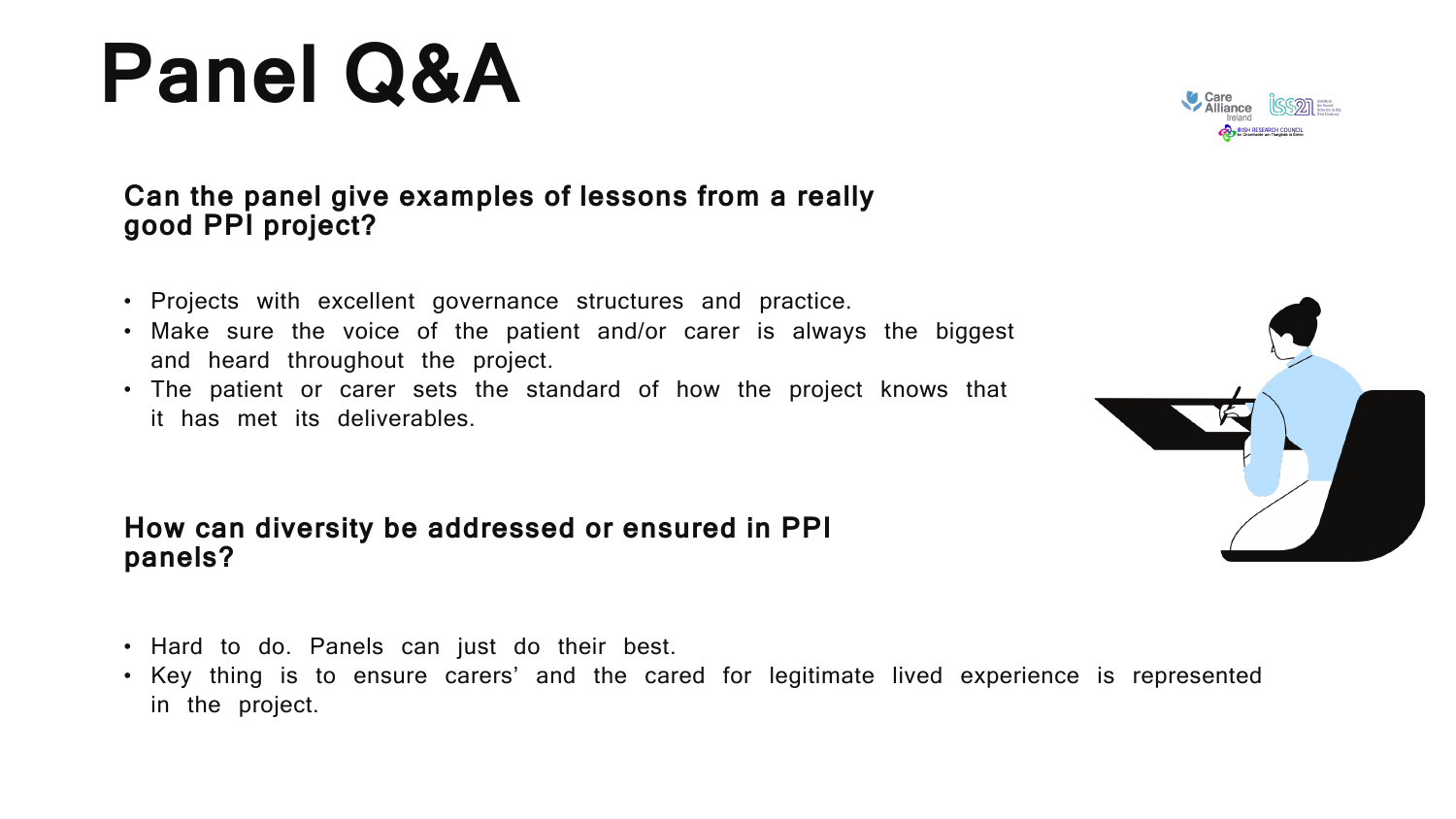### **What are the challenges that different groups involved in PPI research experience?**

- a) Family Carers
- b) Academic institutions/ researchers

# **Breakout Group Questions**

### **a) Family Carers**

- Resourcing Time and money
- Confidence, Can feel uncomfortable being around a table of 'experts' or professionals.
- Can family carers be 'equal' if they are the only one at the table not being remunerated? "Only some researchers get in touch with you to tell you the results of the research"
- Language of research can be technical. Meeting with academics can be overwhelming.
- Feeling of being "talked at", particularly where the researcher is inexperienced
- Selection criteria. Emotional intensity need to be prepared for it.
- Longer term follow up after the project for those carers who may be traumatised or retraumatised by participation





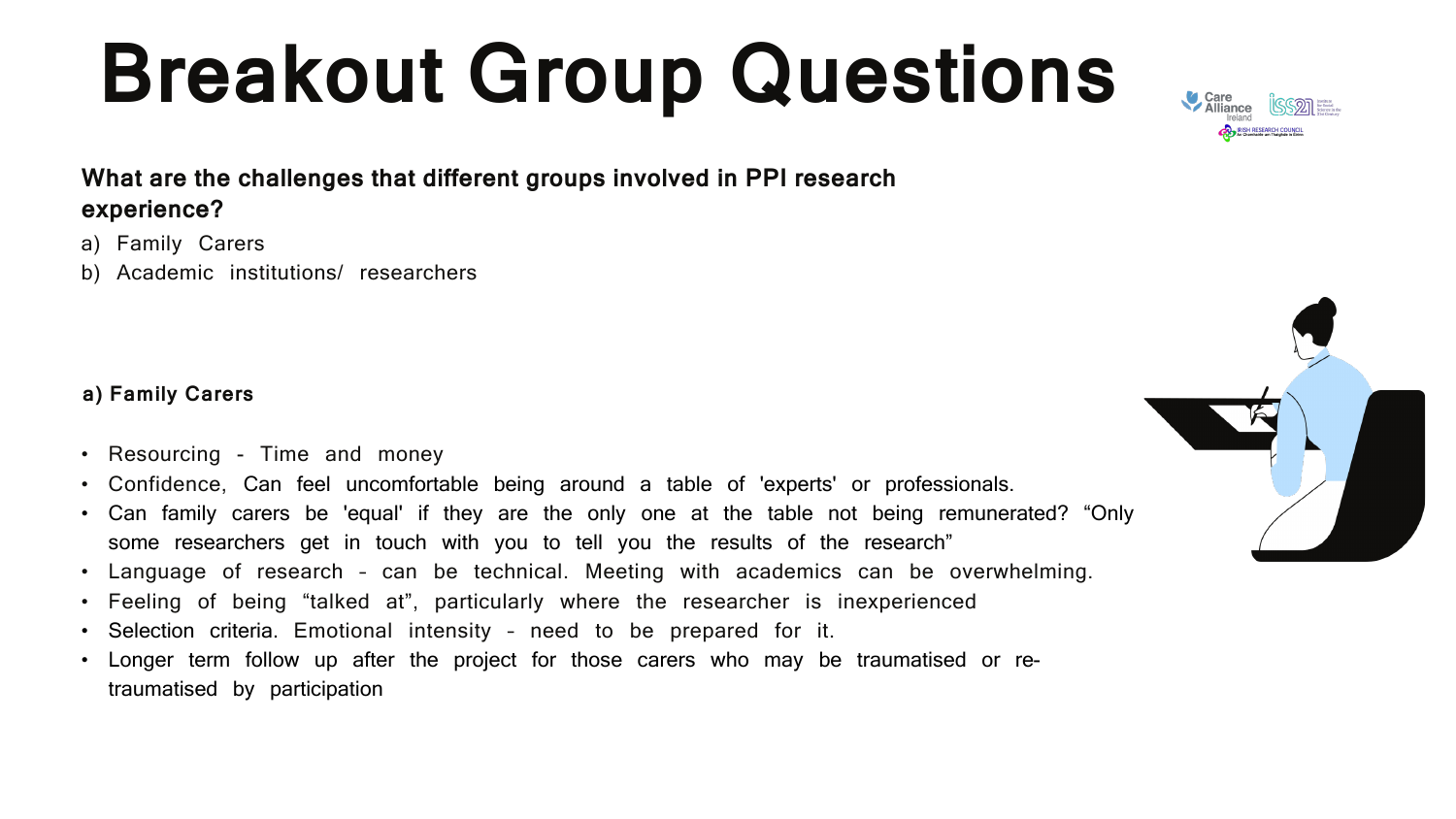### **b) Academic institutions/ researchers**

- HEIs and researchers under-resourced and are not trained in PPI.
- Lack of adequate funding for PPI in HEIs
- Translating PPI into accessible terms for all stakeholders.
- Eliminating "hierarchy" of knowledge, recognise the expertise of every person.
- Can be difficult or uncomfortable to approach topics sensitively for researchers/academics.
- Influencing the decision makers with the researched evidence showing impact for practical purposes.





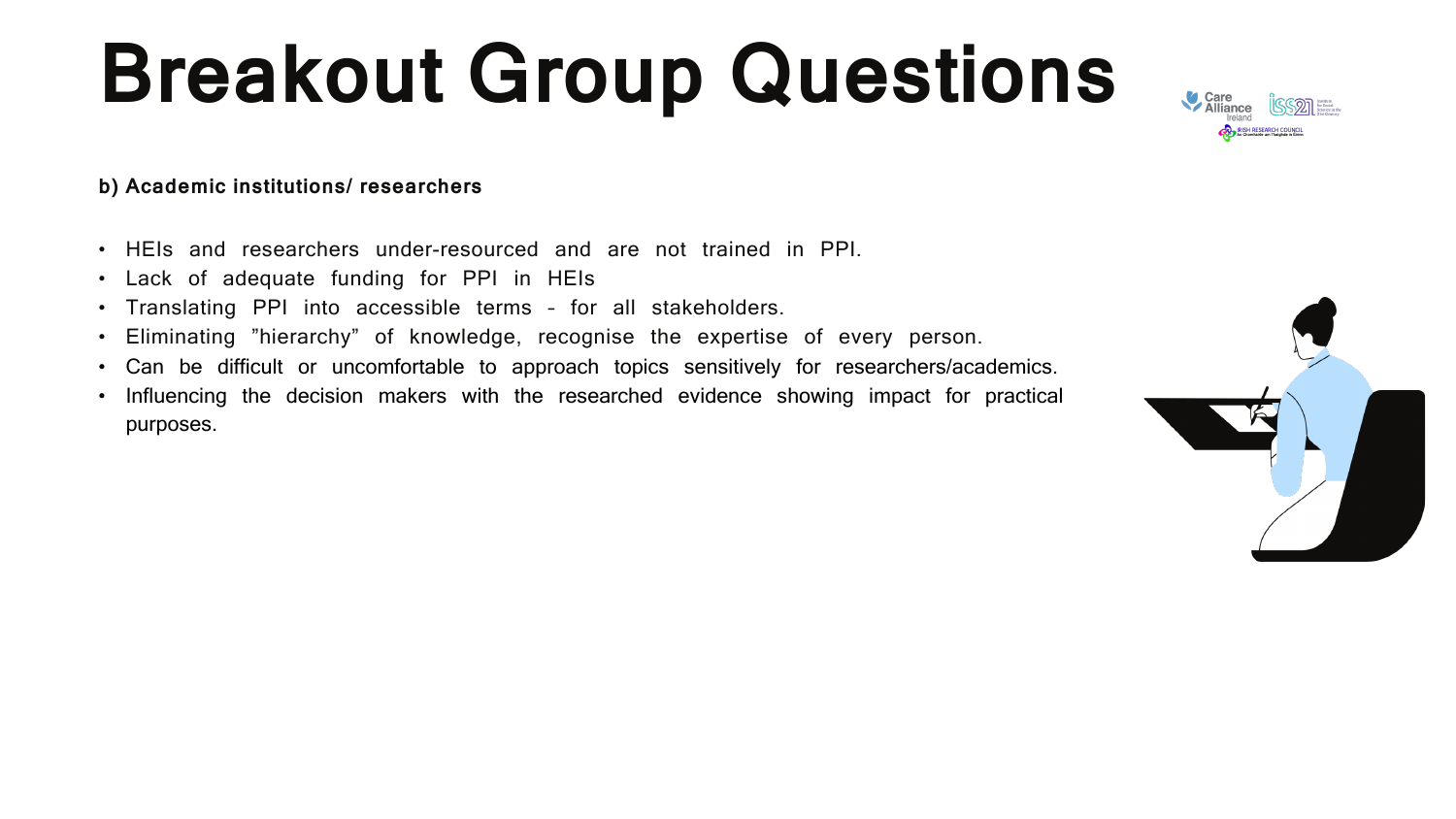### **What are the solutions to those challenges, and who should be involved in those solutions?**

(e.g. If family carers experience difficulties being involved in research because of time spent caring, what are ways to overcome that, and who has responsibility for that?)

- Have carers involved at every stage of the PPI process and recognise and validate them as experts.
- Don't sanitise carer experience or research items.
- Communication Researchers should get in touch with carer participants when the research is finished.
- PPI should be honored/value in research.
- Resourcing (see next slide). Make funds available so that family carers who are part of a PPI research team are financially renumerated.
- Accessible language





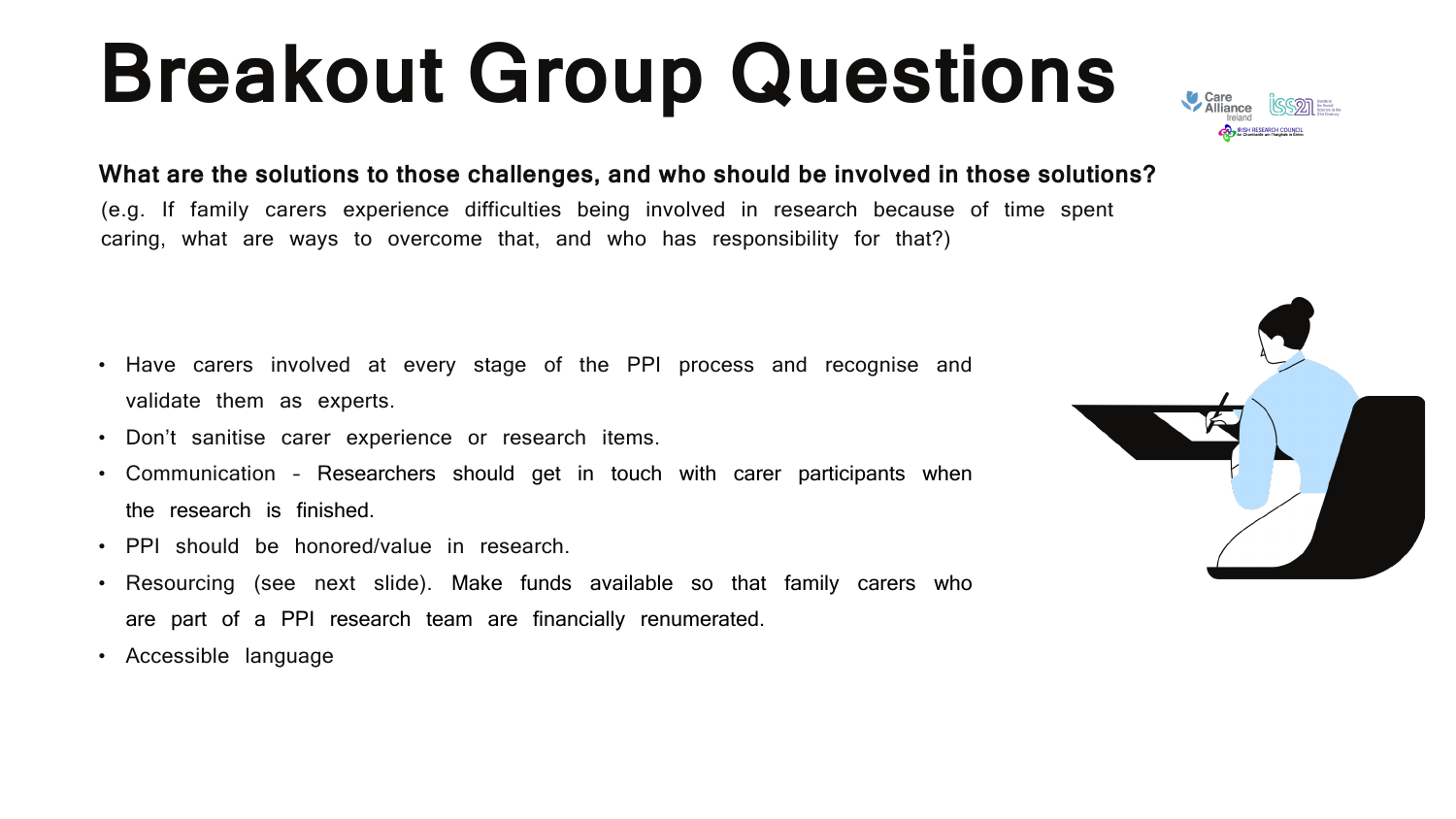**What are the solutions to those challenges, and who should be involved in those solutions?** (e.g. If family carers experience difficulties being involved in research because of time spent caring, what are ways to overcome that, and who has responsibility for that?)

- Recognise carer contributions through formal recognition of participation, esp. as many carers may have gaps in their CV. One example is a digital badge.
- Provide PPI training for researchers e.g. PPI may be difficult for early career researchers, they may lack confidence. Perhaps they could shadow researchers?
- Training for researchers/academics around approaching and dealing with topics around family care provision, sensitively and empathically.
- Embedding PPI in research takes time. As well as PPI ignite initiatives, have a 10-year PPI strategy
- Stakeholder responsibility of the decision makers that influence policy and procedures to engage with research projects as team members. A flat team structure for specific research rather than hierarchical feeding in one direction from researchers to policy makers. Common agenda.





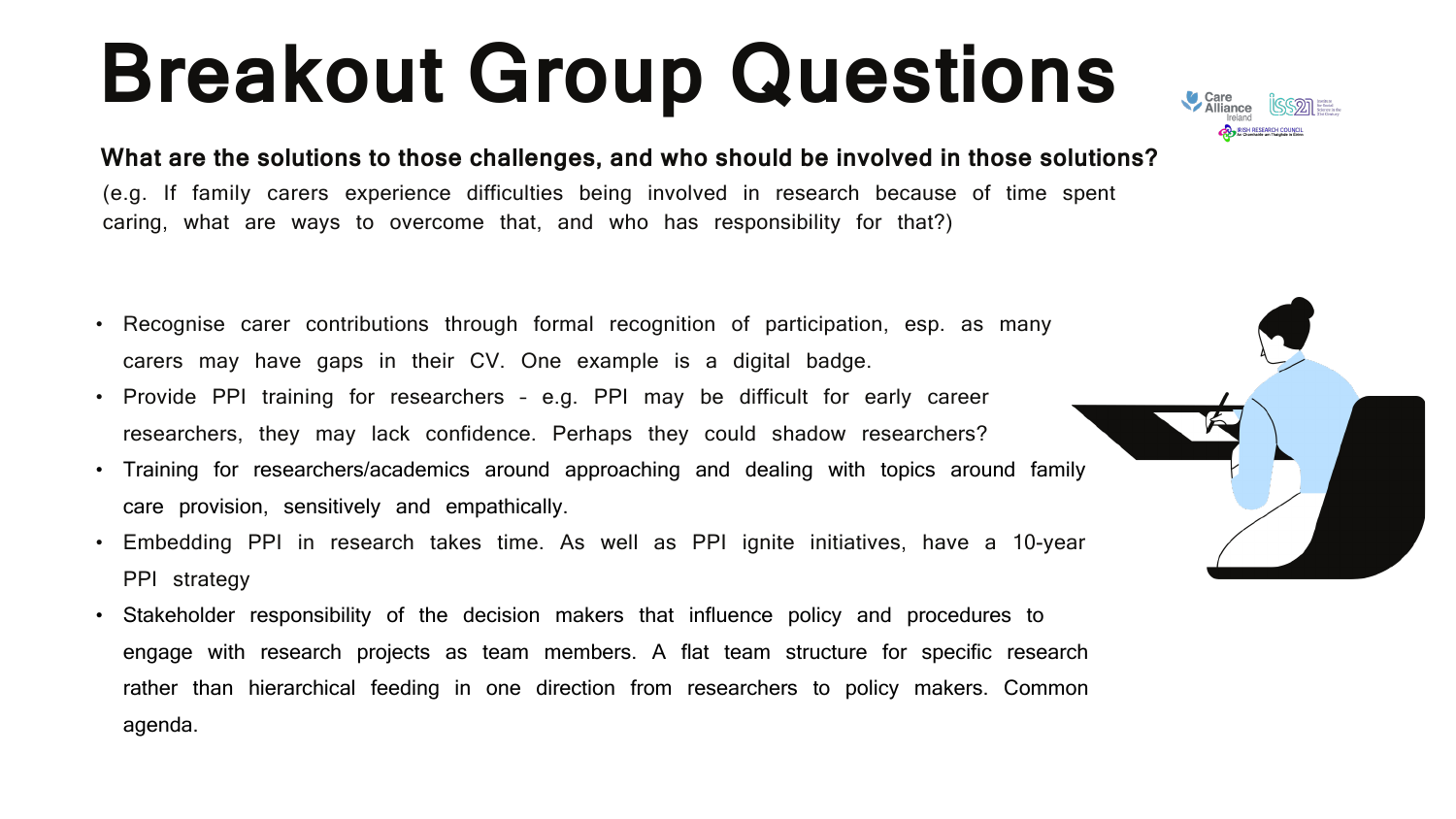### **How can family carers be adequately compensated for their expertise as part of PPI projects?**

What are some of the difficulties, challenges with compensation, and how can they be addressed?

- Remuneration for carer participation, can depend whether the project/researcher is being remunerated.
- Ask the carer what they want i.e. one size does not fit all. Examples include voucher, payment towards replacement care, payment of a broadband bill etc.
- Hours of care support equivalence. Care4care model of skill banking and reciprocating, monetary agreement of payscale equivalent, as per professional pay if bringing professional skills.
- Compensation can be non-monetary. Recognise carer contribution through formal recognition of participation, esp. as many carers may have gaps in their CV. One example is a digital badge.